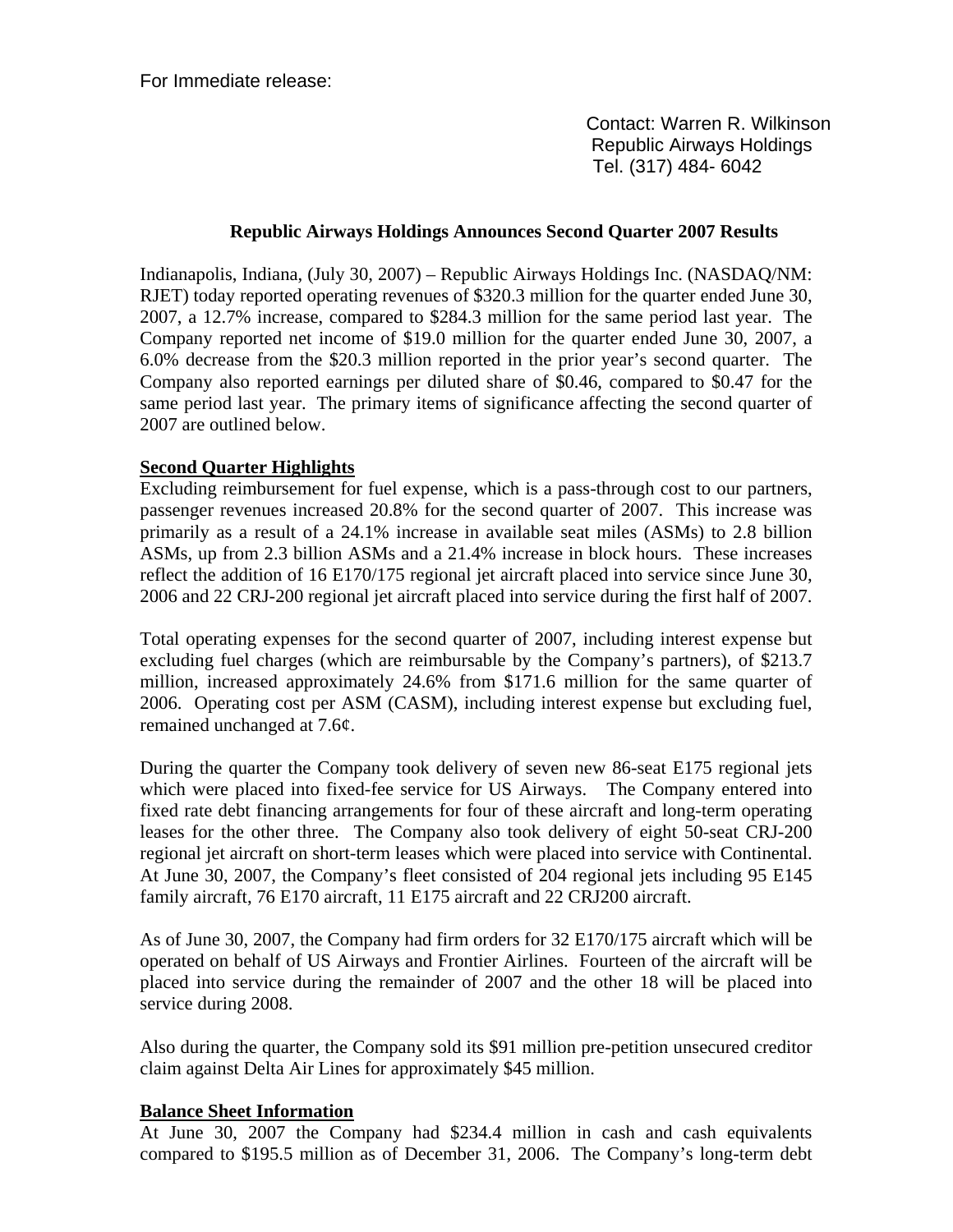increased to \$1.59 billion as of June 30, 2007, compared to \$1.48 billion at December 31, 2006. All of the Company's long-term debt is at fixed interest rates, and is secured by the aircraft. The Company also has significant long-term operating lease obligations. At a 7% discount factor, the present value of these lease obligations was approximately \$800 million as of June 30, 2007.

### **Corporate Information**

Republic Airways Holdings, based in Indianapolis, Indiana is an airline holding company that owns Chautauqua Airlines, Republic Airlines and Shuttle America. The airlines offer scheduled passenger service on approximately 1,100 flights daily to 116 cities in 38 states, Canada, Jamaica and the Bahamas through airline services agreements with six U.S. airlines. All of the airlines' flights are operated under their airline partner brand, such as AmericanConnection, Continental Express, Delta Connection, Frontier Airlines, United Express and US Airways Express. As of June 30, 2007, the airlines employed more than 4,300 aviation professionals and operated 204 regional jet aircraft.

The Company will conduct a telephone briefing to discuss its second quarter results tomorrow, July  $31<sup>st</sup>$ , at 10:30 a.m. EDT. For those wishing to participate please call 866-831-6291 and for international calls please dial 617-213-8860; the password is 10721752. A live Webcast of this briefing will also be available online at www.rjet.com - investor relations.

### **Additional Information**

In addition to historical information, this release contains forward-looking statements. Republic Airways may, from time-to-time, make written or oral forward-looking statements within the meaning of the Private Securities Litigation Reform Act of 1995. Such statements encompass Republic Airways' beliefs, expectations, hopes or intentions regarding future events. Words such as "expects," "intends," "believes," "anticipates," "should," "likely" and similar expressions identify forward-looking statements. All forward-looking statements included in this release are made as of the date hereof and are based on information available to Republic Airways as of such date. Republic Airways assumes no obligation to update any forward-looking statement. Actual results may vary, and may vary materially, from those anticipated, estimated, projected or expected for a number of reasons, including, among others, the risks discussed in our Form 10-K and our other filings made with the Securities and Exchange Commission, which discussions are incorporated into this release by reference.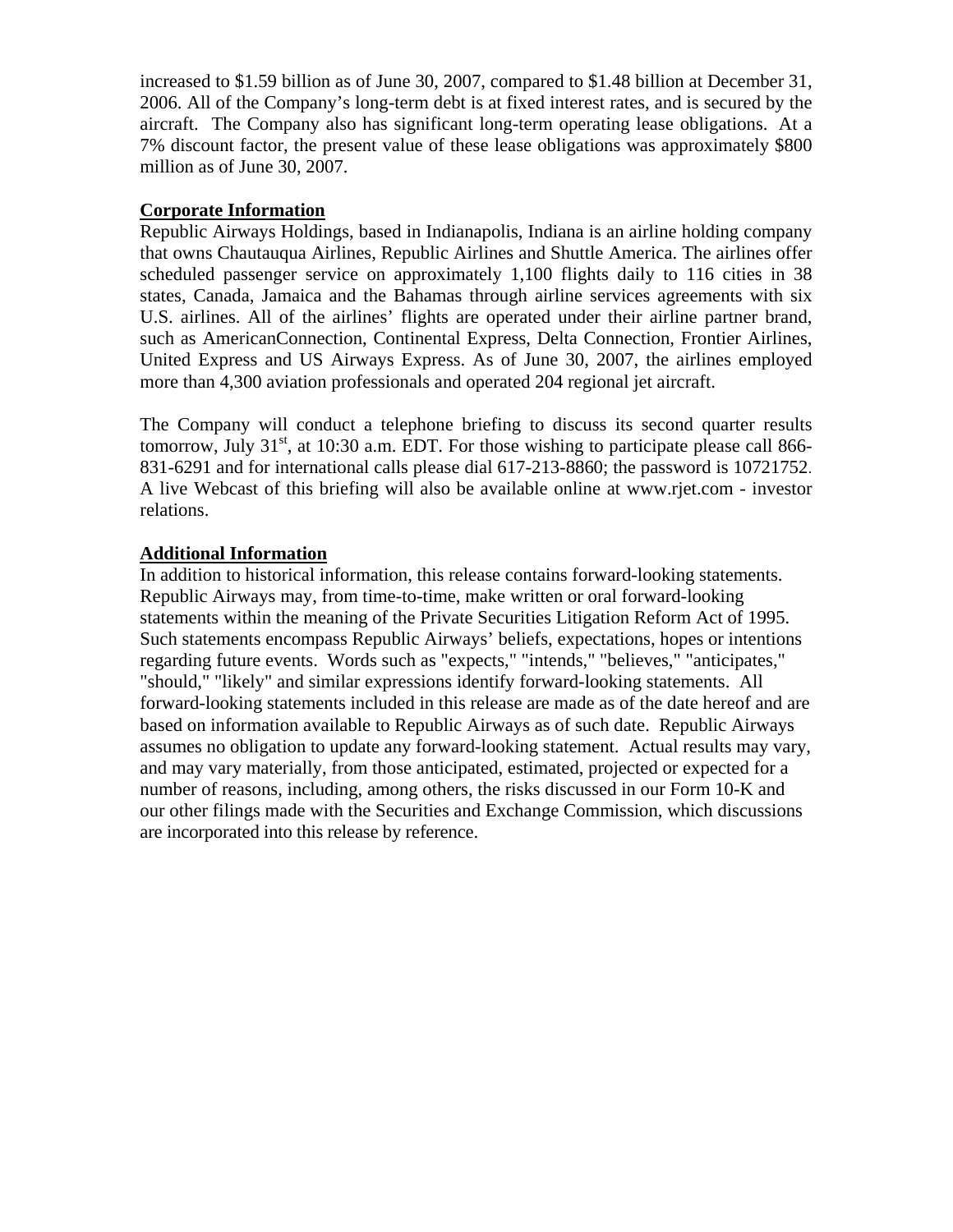# **REPUBLIC AIRWAYS HOLDINGS, INC. AND SUBSIDIARIES CONSOLIDATED STATEMENTS OF INCOME (Dollars and Shares in Thousands, Except per Share Amounts) (Unaudited)**

| <b>Financial Highlights</b>    |    | Three Months Ended June 30, |    |           |          |      | Six Months Ended June 30, |      |           |          |  |
|--------------------------------|----|-----------------------------|----|-----------|----------|------|---------------------------|------|-----------|----------|--|
|                                |    | 2007                        |    | 2006      | Change   | 2007 |                           | 2006 |           | Change   |  |
| OPERATING REVENUES             |    |                             |    |           |          |      |                           |      |           |          |  |
| Passenger                      | \$ | 316,485                     | \$ | 279,430   | 13.3%    | \$   | 600,887                   | \$   | 527,606   | 13.9%    |  |
| Other                          |    | 3,828                       |    | 4,883     | $-21.6%$ |      | 9,869                     |      | 14,051    | $-29.8%$ |  |
| Total operating revenues       |    | 320,313                     |    | 284,313   | 12.7%    |      | 610,756                   |      | 541,657   | 12.8%    |  |
| <b>OPERATING EXPENSES</b>      |    |                             |    |           |          |      |                           |      |           |          |  |
| Wages and benefits             |    | 54,756                      |    | 43,595    | 25.6%    |      | 105,498                   |      | 83,740    | 26.0%    |  |
| Aircraft fuel                  |    | 78,184                      |    | 82,137    | $-4.8%$  |      | 145,133                   |      | 158,660   | $-8.5%$  |  |
| Landing fees                   |    | 13,184                      |    | 10,492    | 25.7%    |      | 25,236                    |      | 19,086    | 32.2%    |  |
| Aircraft and engine rent       |    | 30,297                      |    | 24,394    | 24.2%    |      | 57,331                    |      | 44,746    | 28.1%    |  |
| Maintenance and repair         |    | 32,480                      |    | 24,522    | 32.5%    |      | 59,486                    |      | 46,903    | 26.8%    |  |
| Insurance and taxes            |    | 4,603                       |    | 4,978     | $-7.5%$  |      | 8,649                     |      | 9,270     | $-6.7%$  |  |
| Depreciation and amortization  |    | 26,158                      |    | 22,080    | 18.5%    |      | 50,668                    |      | 43,498    | 16.5%    |  |
| Other                          |    | 26,105                      |    | 19,555    | 33.5%    |      | 49,380                    |      | 35,277    | 40.0%    |  |
| Total operating expenses       |    | 265,767                     |    | 231,753   | 14.7%    |      | 501,381                   |      | 441,180   | 13.6%    |  |
| OPERATING INCOME               |    | 54,546                      |    | 52,560    | 3.8%     |      | 109,375                   |      | 100,477   | 8.9%     |  |
| OTHER INCOME (EXPENSE)         |    |                             |    |           |          |      |                           |      |           |          |  |
| Interest expense               |    | (26, 128)                   |    | (21, 961) | 19.0%    |      | (51, 532)                 |      | (43, 830) | 17.6%    |  |
| Other income                   |    | 3,136                       |    | 2,648     | 18.4%    |      | 5,922                     |      | 4,614     | 28.3%    |  |
| Total other income (expense)   |    | (22, 992)                   |    | (19, 313) | 19.0%    |      | (45, 610)                 |      | (39, 216) | 16.3%    |  |
| INCOME BEFORE INCOME TAXES     |    | 31,554                      |    | 33,247    | $-5.1%$  |      | 63,765                    |      | 61,261    | 4.1%     |  |
| <b>INCOME TAX EXPENSE</b>      |    | 12,513                      |    | 12,992    | $-3.7%$  |      | 25,444                    |      | 24,106    | 5.6%     |  |
| <b>NET INCOME</b>              |    | 19,041                      |    | 20,255    | $-6.0%$  |      | 38,321                    |      | 37,155    | 3.1%     |  |
| PER SHARE, BASIC               | \$ | 0.46                        | \$ | 0.48      | $-4.2%$  | \$   | 0.91                      | \$   | 0.89      | 2.2%     |  |
| PER SHARE, DILUTED             | \$ | 0.46                        | \$ | 0.47      | $-2.1%$  | \$   | 0.89                      | \$   | 0.86      | 3.5%     |  |
| Weighted Average Common Shares |    |                             |    |           |          |      |                           |      |           |          |  |
| Basic                          |    | 41,319                      |    | 41,941    | $-1.5%$  |      | 41,969                    |      | 41,889    | 0.2%     |  |
| <b>Diluted</b>                 |    | 41,708                      |    | 43,277    | $-3.6%$  |      | 43,034                    |      | 43,149    | $-0.3%$  |  |